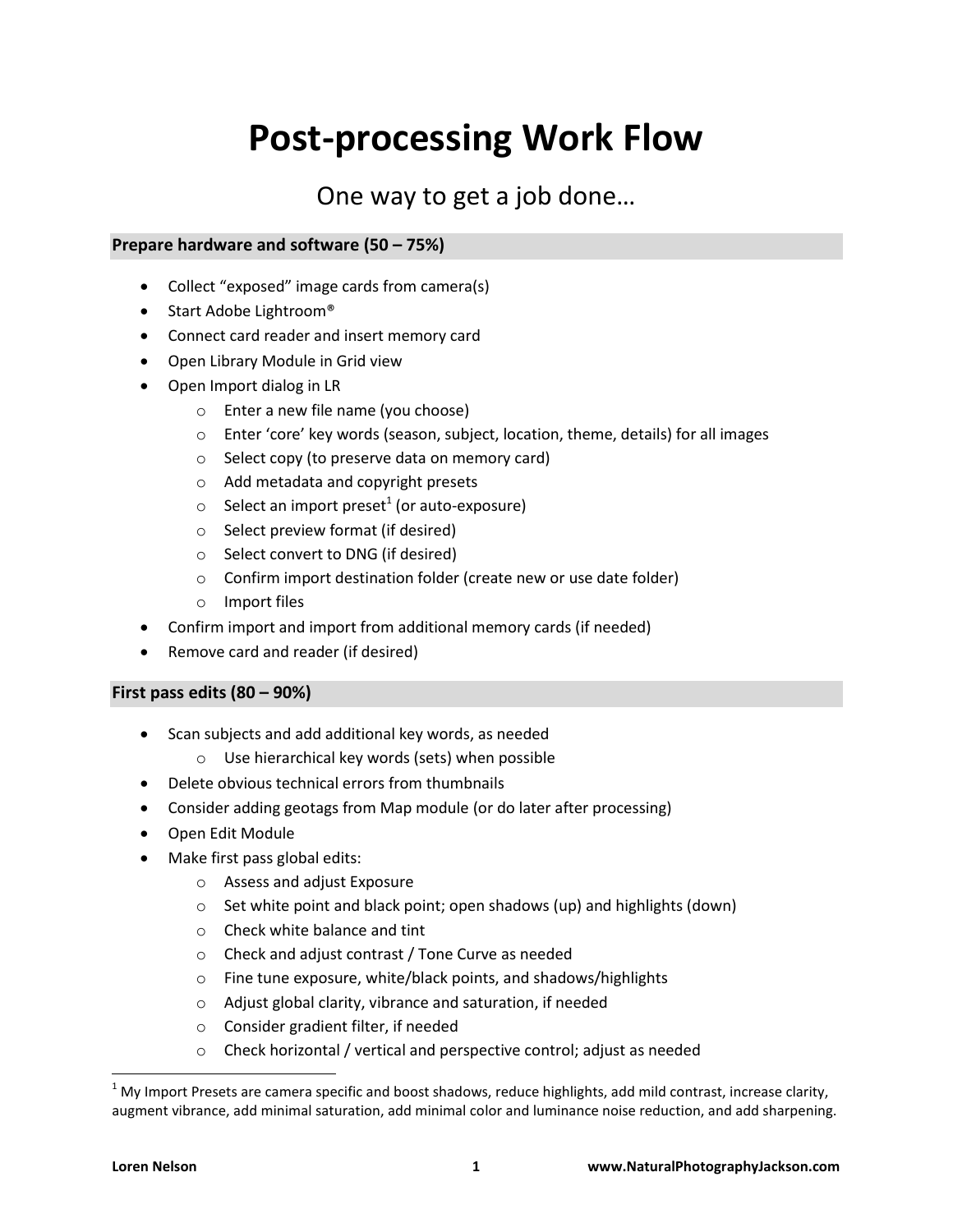- o Synchronize global settings to 'clusters' of appropriate images
- Make first pass local and individual image edits:
	- o Use gradient filter as needed
	- o Tweak vibrance and saturation, if needed
	- o Straighten horizon, if needed
	- o Crop, as needed
	- o Flag/Delete undesirable focus, bad composition, technically poor shots
	- o Star-rate best shots for further editing / review / printing
- Merge panoramas, HDR, focus stacking images, if needed
- Close Lightroom and back-up catalog and image files

#### **Second pass edits (95 – 99%)**

- Open LR and image folder to edit in Develop module
- Review loupe images
- Compare and delete duplicates, if possible
- Fine-tune exposure adjustments, as needed
- Apply noise-reduction, sensor spot removal, and clean edges and corners, as needed
- Apply radial filters, brush local adjustments, dodge and burn on star-rated images
- Consider vignette
- Apply sharpening
- Consider creation of image Collections
- Close LR and back-up catalog and images

#### **Optional advanced editing (perhaps 1% of images)**

- Open LR folder in Develop module
- Review star-rated images
- Select image for advanced editing
- Open "edit in Photoshop"
- Determine the 'most important' edit(s)
	- o Duplicate the Background layer
	- o Apply global adjustments in LR
	- o Apply filter plug-ins, as needed
	- o For Nik plug-ins:
		- Define 2 noise reduction
		- Raw pre-sharpener
		- Consider Viveza for local adjustments, if needed
		- Consider Color Efex Pro, HDR Efex Pro, or Silver Efex Pro
		- **Make adjustments, as needed**
	- o Re-size image for output, if needed
	- o Apply sharpening, as needed